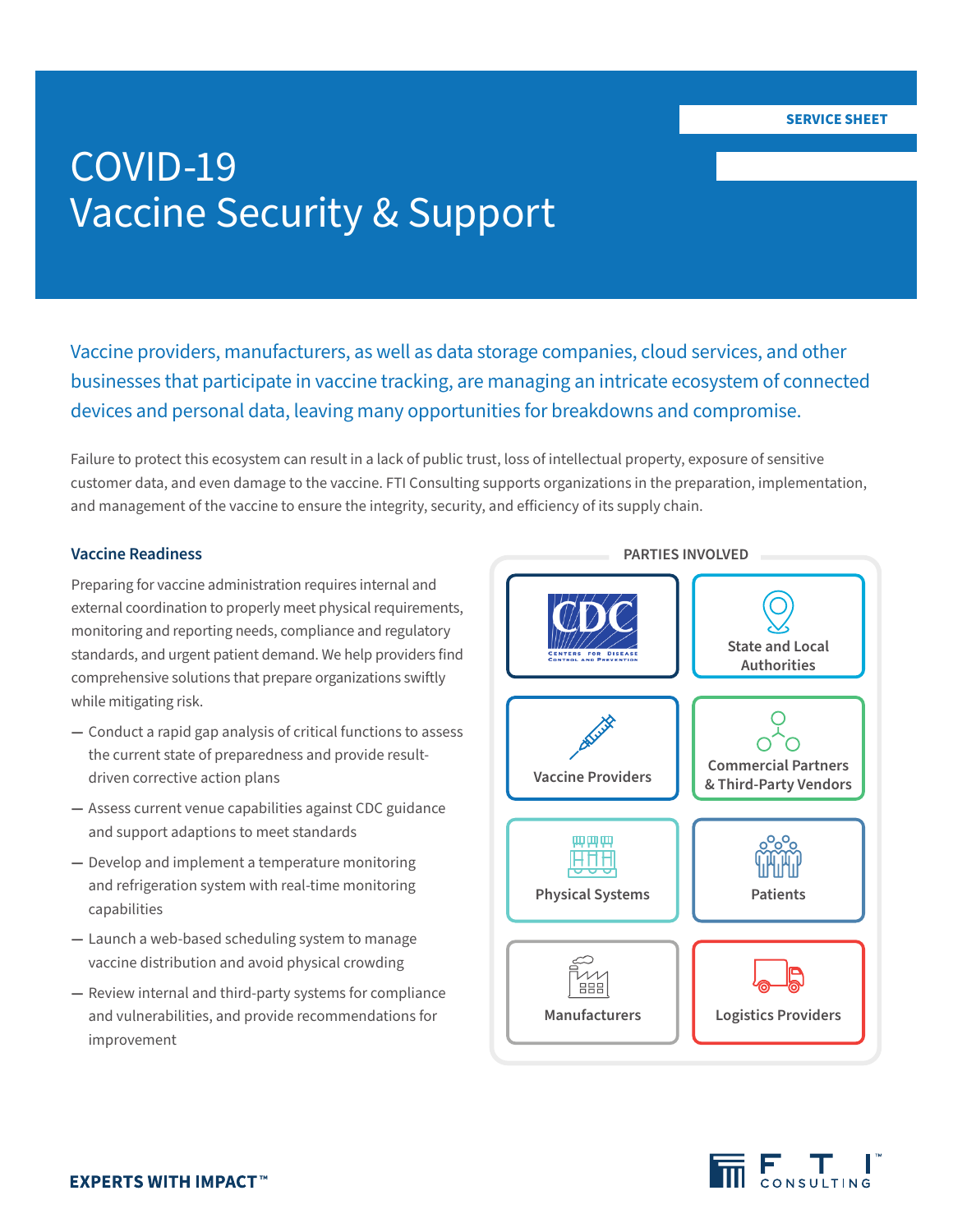#### **Vaccine Implementation**

From patient engagement to clinical processes, we provide coordinated support across departments to facilitate vaccine administration while reducing security, compliance, and operational risk.

- **—** Optimize or launch a customer management system that tracks the patient journey and provides a channel for communication, including adverse reaction reporting and vaccine administration feedback
- **—** Monitor storage of confidential and sensitive information and facilitate required patient and vaccine reporting to CDC
- **—** Develop processes and systems for immunization tracking and dose matching, including across other jurisdiction's systems
- **—** Provide supplemental cybersecurity staff to augment IT support

#### **Vaccine Management**

Estimating the number of doses, maintaining storage requirements, and minimizing potential loss are unique challenges to managing the vaccine. We partner with providers to implement or optimize systems that leverage real-time reporting to accurately control vaccine supply.

- **—** Implement a blockchain infrastructure to eliminate costly bottlenecks and reduce risk exposure, providing real-time visibility into the vaccination supply chain
- **—** Develop automated workflows using smart contracts, IoT devices, and blockchain technology to efficiently manage vaccine sourcing, transportation, storage and payment with real-time reporting and permissioned access by regulatory bodies
- **—** Ensure proper storage temperature based on vaccine manufacturer requirements
- **—** Assess distribution, handling, and inventory processes to identify vulnerabilities that may compromise the efficacy of the vaccine
- **—** Establish an accurate inventory management system that feeds into required CDC reporting
- **—** Forecast demand for vaccine doses and coordinate supply requests through CDC system

#### **Additional Vaccine Solutions**

In addition to ensuring the integrity, security, and efficiency of the vaccine supply chain, we offer additional support to assist with the vaccine rollout.

- **—** Drive employee uptake of the vaccine through a researchbacked, targeted campaign that includes a full tactical communications plan, customized for audience subsegments and/or geographies, including translation
- **—** Provide interim management, oversight, and project management with regard to venue conversion for temporary vaccination centers
- **—** Partner with manufacturers to support production and resource allocation, manage movement and storage, and address capacity constraints
- **—** Support manufacturers with compliance and data integrity reviews to ensure electronic and paper-based data is reliable, accurate, and properly managed

#### **- DATA INTEGRITY**

With the growing number of regulations surrounding data, organizations are being put under a heavy burden to both understand obligations and comply with relevant standards. We help organizations define, implement, and operationalize data privacy programs to reduce the risk of compromise.

- **—** Assess the design and operating effectiveness of data privacy controls, incorporating regulatory requirements, technology, and business processes
- **—** Identify privacy-implicated data within databases and business systems
- **—** Ensure consistent data quality across the organization
- **—** Obfuscate sensitive data
- **—** Ensure that proprietary data remains secure

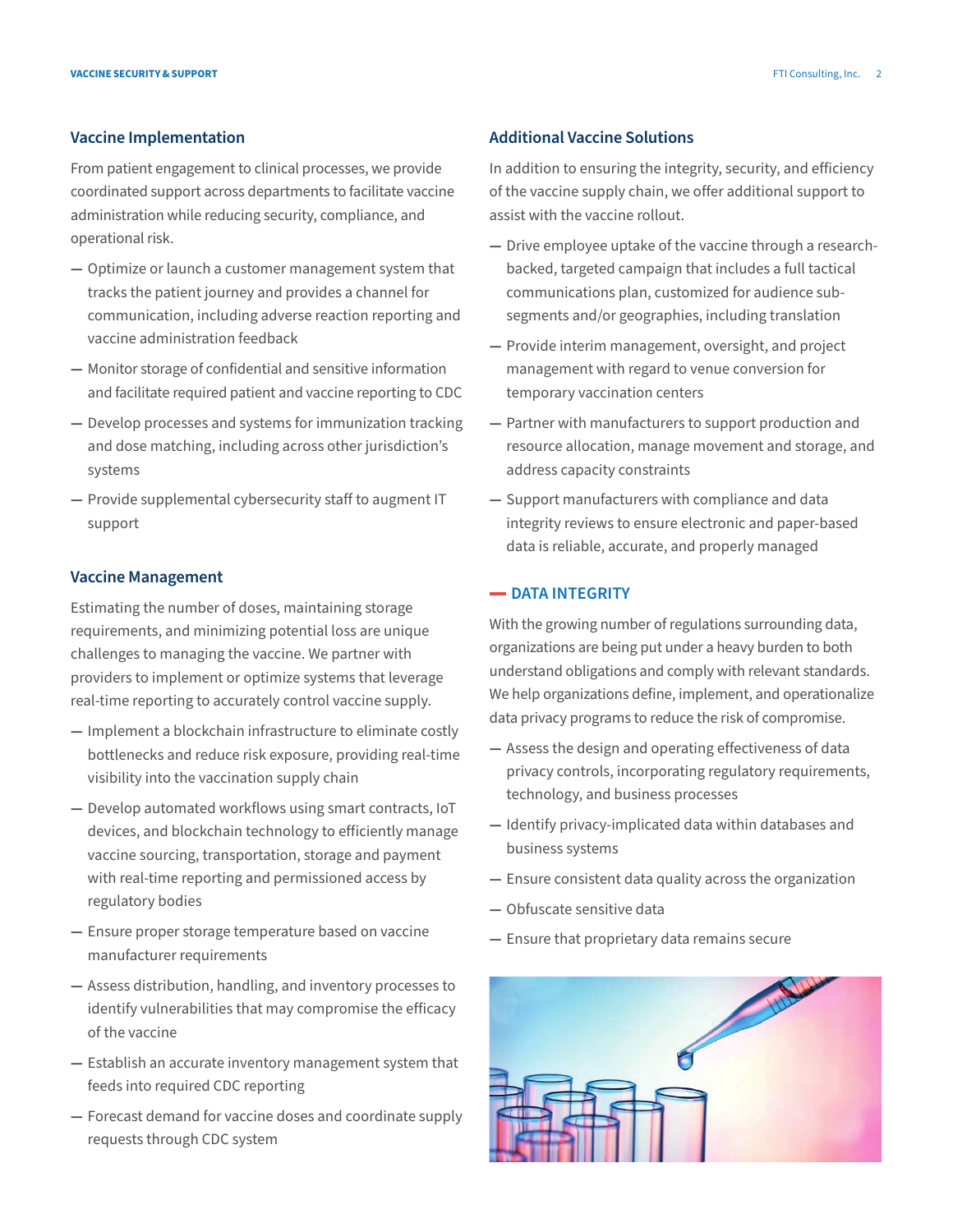#### **Incident Response & Litigation Support**

If an adverse event, cybersecurity incident, or compliance issue occurs, FTI Consulting can help organizations quickly respond, minimizing the impact on business continuity, brand reputation, and legal ramifications. We provide complete incident response solutions, including analysis, identification, containment, eradication, mitigation, system refinements, crisis management, strategic communications, and reputation management. Our experts support clients facing high-stakes litigation, including class action data privacy cases, arbitration and compliance investigations, and regulatory scrutiny. We help clients protect their enterprise value through expert witness testimony; evidence collection, handling, and preservation; and forensic analysis and complex modeling.





### **CASE STUDY**

Vaccine Management for a Large U.S. Retail Chain

#### **SITUATION**

After supporting two cybersecurity incidents at a large U.S. retail chain, we were further retained to provide an interim Chief Information Security Officer (CISO). Our interim CISO, then became the interim Chief Information Officer (CIO) and spearheaded the transformation of the client's security and technology program. As the COVID-19 vaccine became available for distribution through the client's pharmacy program, our interim CIO was tasked with supporting the rollout.

#### **OUR ROLE**

We developed a COVID-19 vaccine readiness and implementation plan that included players from across departments, such as operations, legal, IT, marketing, and HR. We implemented a temperature monitoring refrigeration system across 89 pharmacies that leveraged stores' WiFi connections and cloud system. The temperature reports are monitored in real time by the store managers and relevant team members, and the necessary data is shared with the CDC to confirm their vaccine readiness capabilities.

#### **OUR IMPACT**

Currently, we are in the process of enabling a web-based scheduling system that integrates the client's existing loyalty program, so customers can use their loyalty credentials to schedule vaccine appointments. We are ensuring that the system is secure and compliant under state and federal requirements.